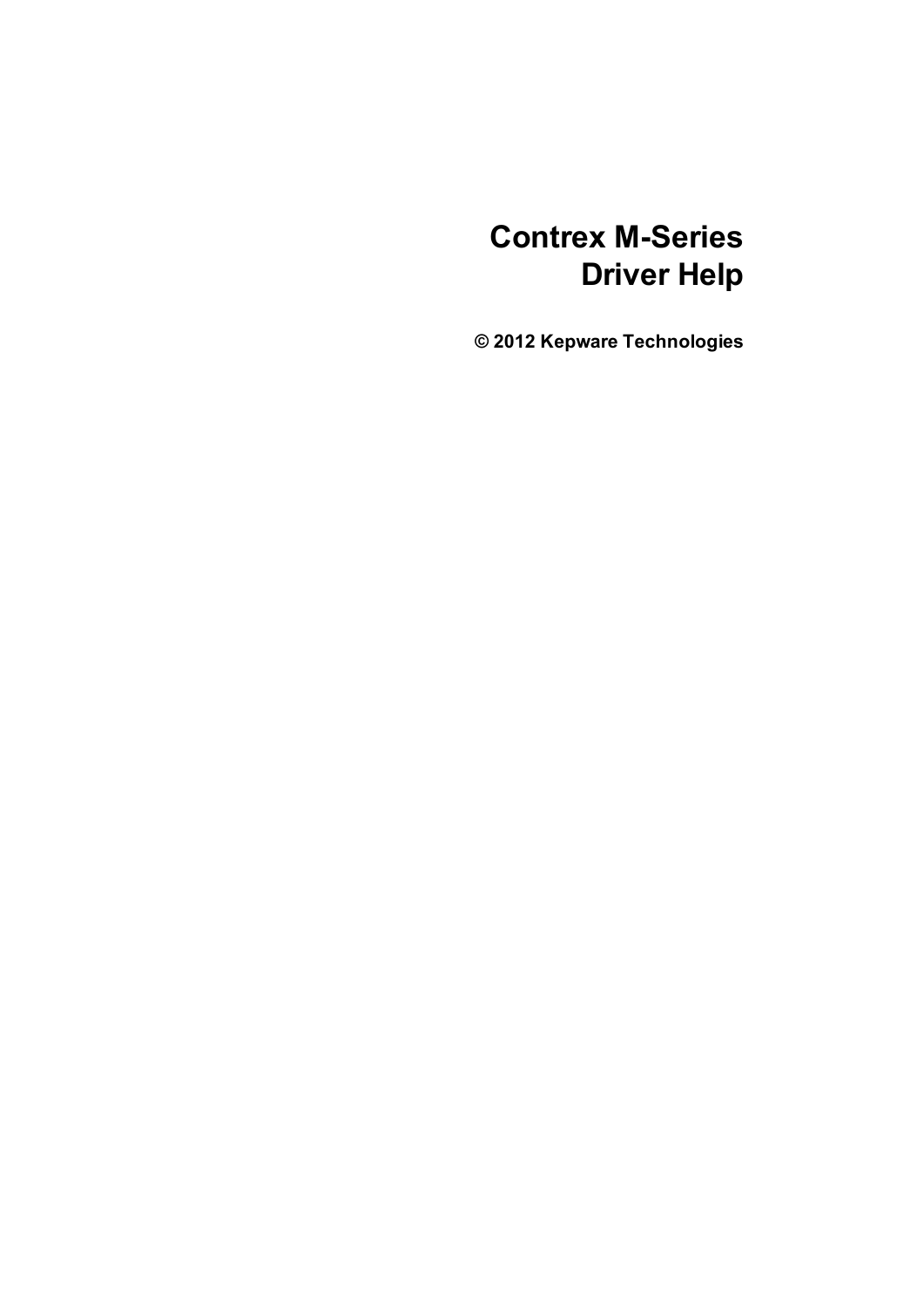# <span id="page-1-0"></span>**Table of Contents**

| Error Descriptions……………………………………………………………………………………… 14                                                                                                              |  |
|---------------------------------------------------------------------------------------------------------------------------------------------------------------------|--|
|                                                                                                                                                                     |  |
|                                                                                                                                                                     |  |
|                                                                                                                                                                     |  |
| Address ' <address>' is out of range for the specified device or register 15</address>                                                                              |  |
|                                                                                                                                                                     |  |
|                                                                                                                                                                     |  |
|                                                                                                                                                                     |  |
|                                                                                                                                                                     |  |
|                                                                                                                                                                     |  |
|                                                                                                                                                                     |  |
|                                                                                                                                                                     |  |
|                                                                                                                                                                     |  |
|                                                                                                                                                                     |  |
|                                                                                                                                                                     |  |
|                                                                                                                                                                     |  |
|                                                                                                                                                                     |  |
| Unable to write to ' <address>' on device '<device name="">.' Contrex Error (<error code="">) <error descrip<="" td=""><td></td></error></error></device></address> |  |
|                                                                                                                                                                     |  |
| Deactivating Tag ' <address>' on device '<device name="">.' Contrex Error (<error code="">) <error descrip-<="" td=""><td></td></error></error></device></address>  |  |
|                                                                                                                                                                     |  |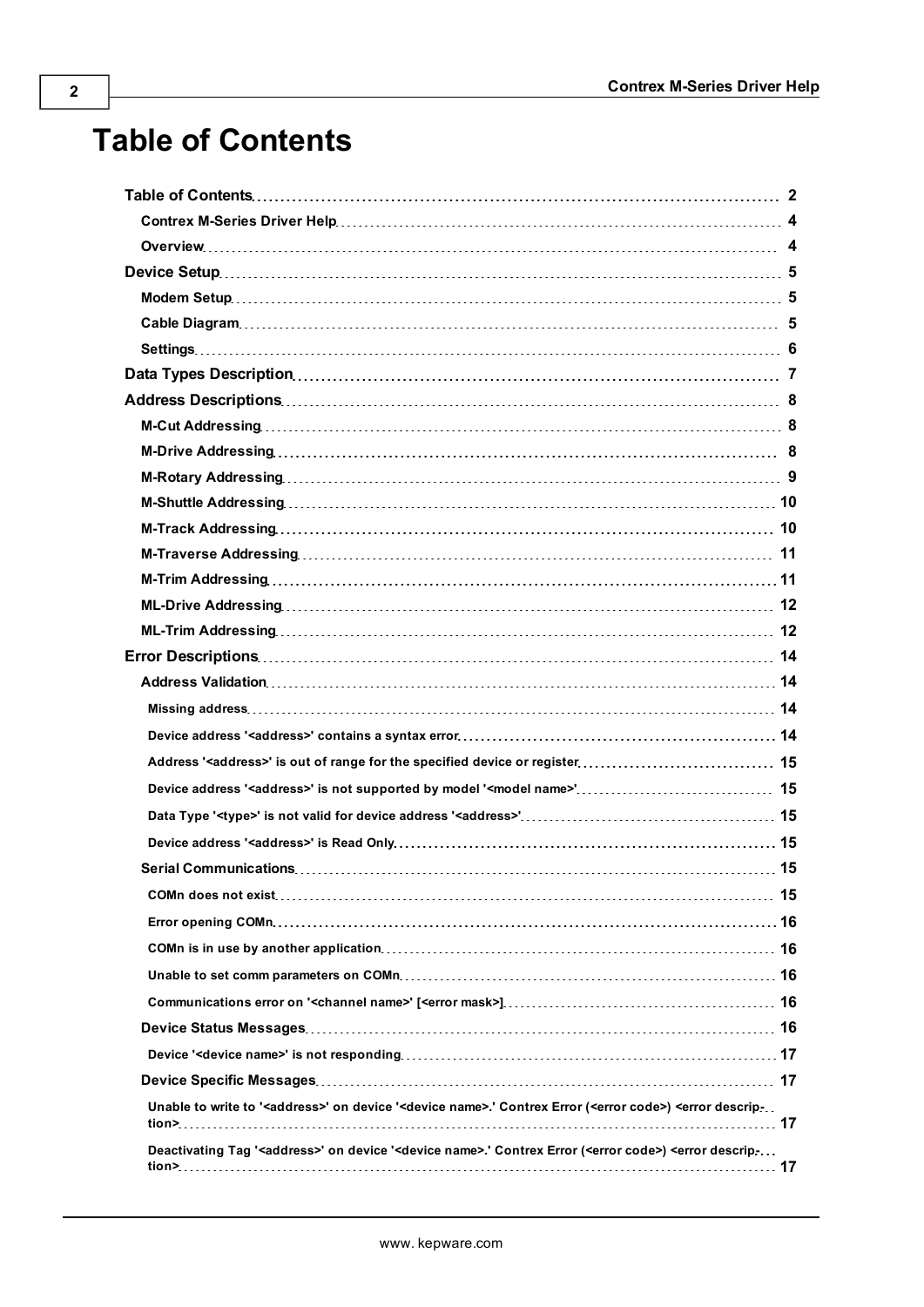|--|--|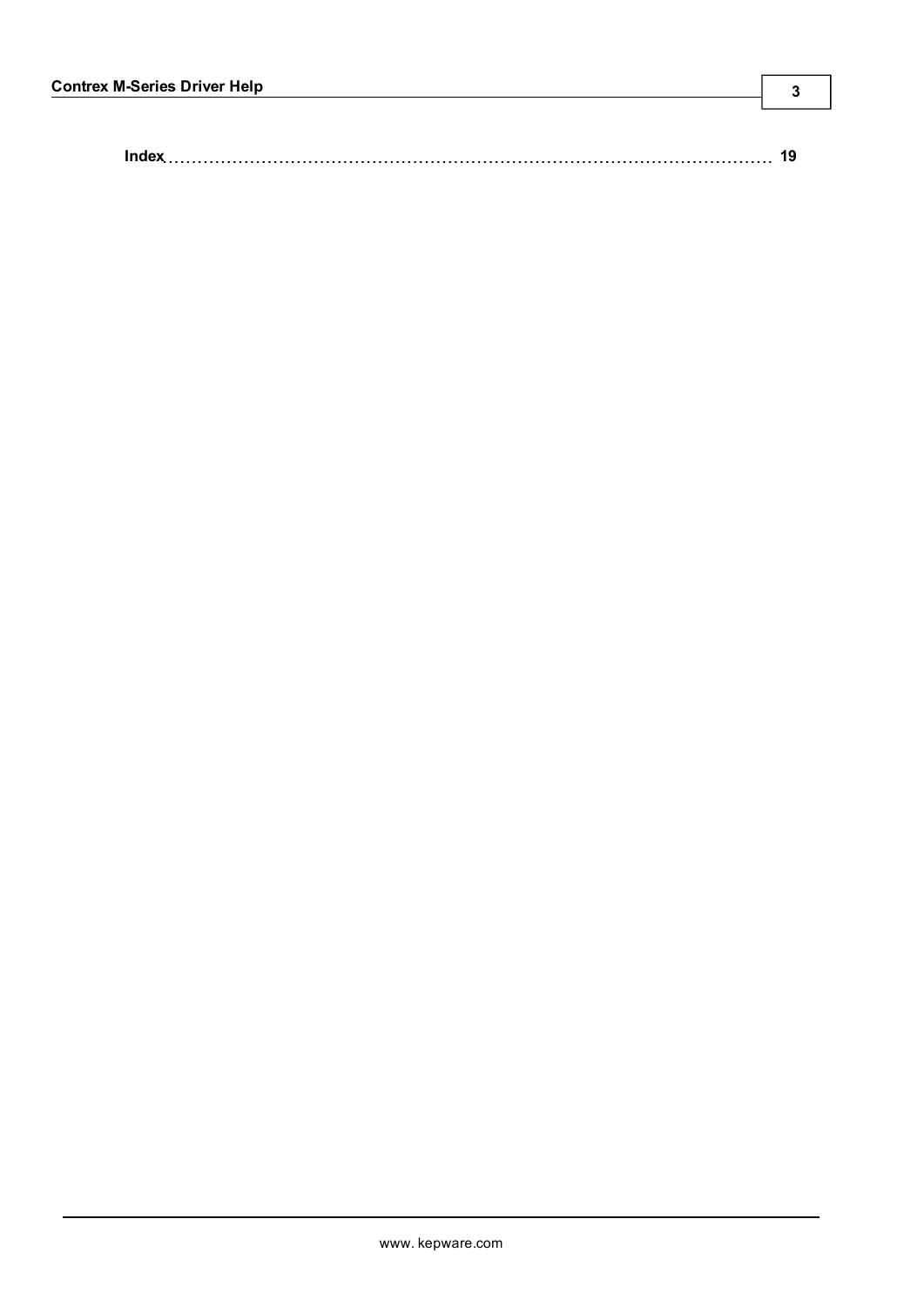# <span id="page-3-0"></span>**Contrex M-Series Driver Help**

Help version 1.011

#### **CONTENTS**

**[Overview](#page-3-1)** What is the Contrex M-Series Driver?

**[Device](#page-4-0) [Setup](#page-4-0)** How do I configure a device for use with this driver?

**[Data](#page-6-0) [Types](#page-6-0) [Description](#page-6-0)** What data types does this driver support?

**[Address](#page-7-0) [Descriptions](#page-7-0)** How do I address a data location on a Contrex M-Series device?

#### **[Error](#page-13-0) [Descriptions](#page-13-0)**

<span id="page-3-1"></span>What error messages does the Contrex M-Series driver produce?

# **Overview**

The Contrex M-Series Driver provides an easy and reliable way to connect Contrex M-Series devices to OPC Client applications, including HMI, SCADA, Historian, MES, ERP and countless custom applications.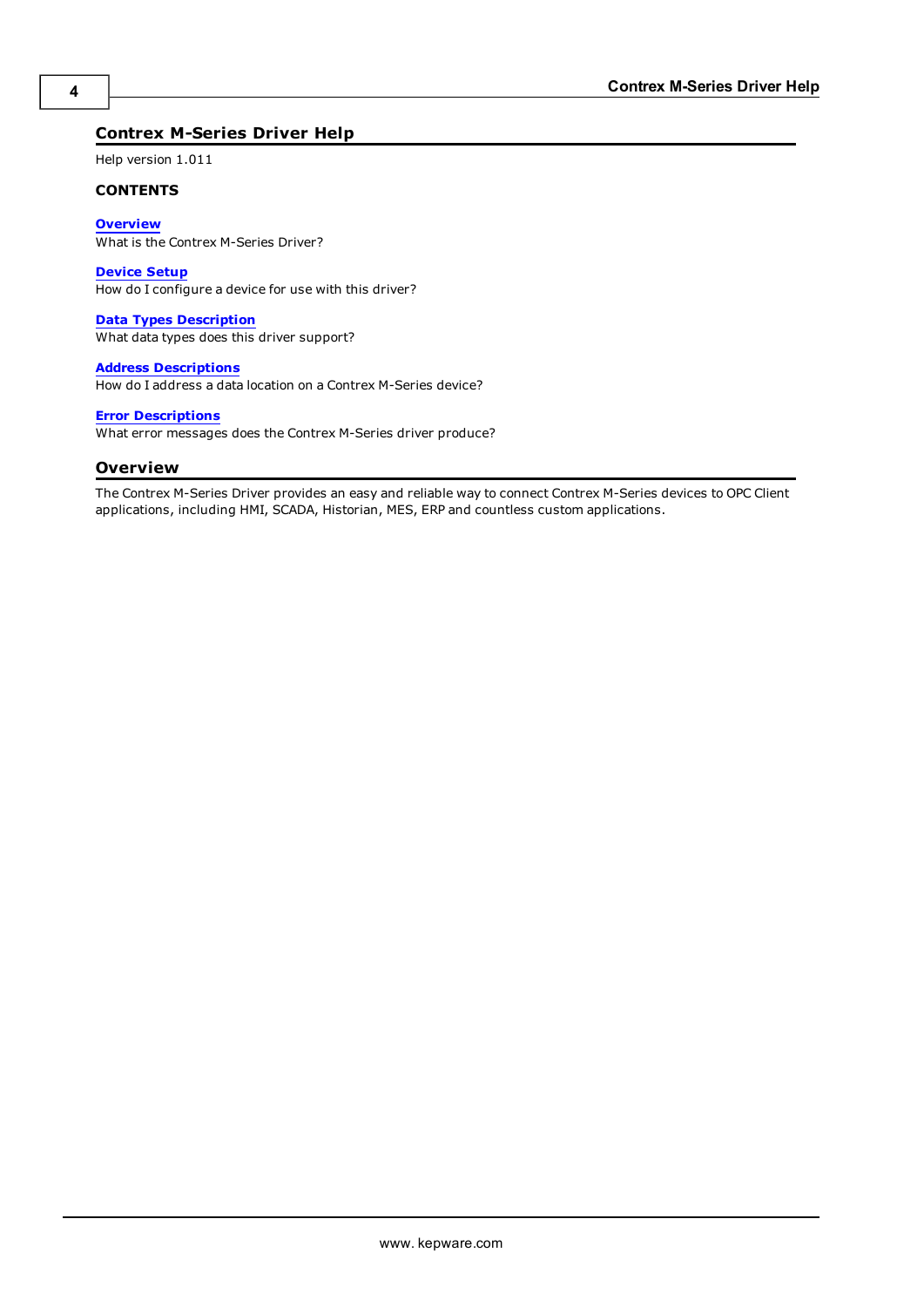#### <span id="page-4-0"></span>**Device Setup**

#### **Supported Devices**

M-Cut M-Drive M-Rotary M-Shuttle M-Track M-Traverse M-Trim ML-Drive ML-Trim

#### **Communication Protocol**

M-Series Data-Link Protocol (4 byte/ 8 byte). M-Drive, M-Trim, ML-Drive and ML-Trim utilize the 4 byte protocol. M-Cut, M-Rotary, M-Shuttle, M-Track, and M-Traverse utilize the 8 byte protocol.

#### **Supported Communication Parameters\***

Baud Rate: 300, 600, 1200, 2400, 9600\*\* Parity: None, Even Data Bits: 7, 8 Stop Bits: 1, 2

\*Not all devices support the listed configurations. Consult the device documentation and configuration for more details.

\*\*This is the default setting.

#### <span id="page-4-4"></span>**Ethernet Encapsulation**

This driver supports Ethernet Encapsulation. Ethernet Encapsulation allows the driver to communicate with serial devices attached to an Ethernet network using a terminal server. Ethernet Encapsulation mode is invoked by selecting it from the COM ID dialog in Channel Properties. For more information, refer to the main OPC Server help file.

#### <span id="page-4-3"></span>**Device IDs**

Valid Device IDs range from 0 to 32.

Device ID 0 is used to identify broadcast messages. A device topic can be configured within a server that uses a Device ID of station 0. All tags and data associated with this broadcast topic will be treated as Write Only. By defining a broadcast topic in the Server project, an M-Series command may be issued to multiple controllers simultaneously.

**Note:** Selecting a broadcast device with a 4 byte model (M-Drive, M-Trim, ML-Drive or ML-Trim) will utilize the 4 byte protocol. Therefore, 8 byte devices (M-Cut, M-Rotary, M-Shuttle, M-Track, and M-Traverse) coexisting on the same channel will not process these messages. The reverse is true if the broadcast device is set to use an 8 byte model.

#### **Flow Control**

When using an RS232/RS485 converter, the type of flow control that is required will depend upon the needs of the converter. Some converters do not require any flow control and others will require RTS flow. Consult the converter's documentation to determine its flow requirements.

#### <span id="page-4-1"></span>**See Also: [Cable](#page-4-2) [Diagram](#page-4-2)** and **[Settings](#page-5-0)**.

#### **Modem Setup**

This driver supports modem functionality. For more information, please refer to the topic "Modem Support" in the OPC Server Help documentation.

#### <span id="page-4-2"></span>**Cable Diagram**

#### **Cable Connections**

We suggest using a high quality manufactured R232/485 converter (485TBLED) when communicating with the Contrex M-Series devices. This converter will automatically handle the operation of the 485 line drivers. Also, for optimal performance, it was required that the 485 converter's receiver be turned on at all times due to the fast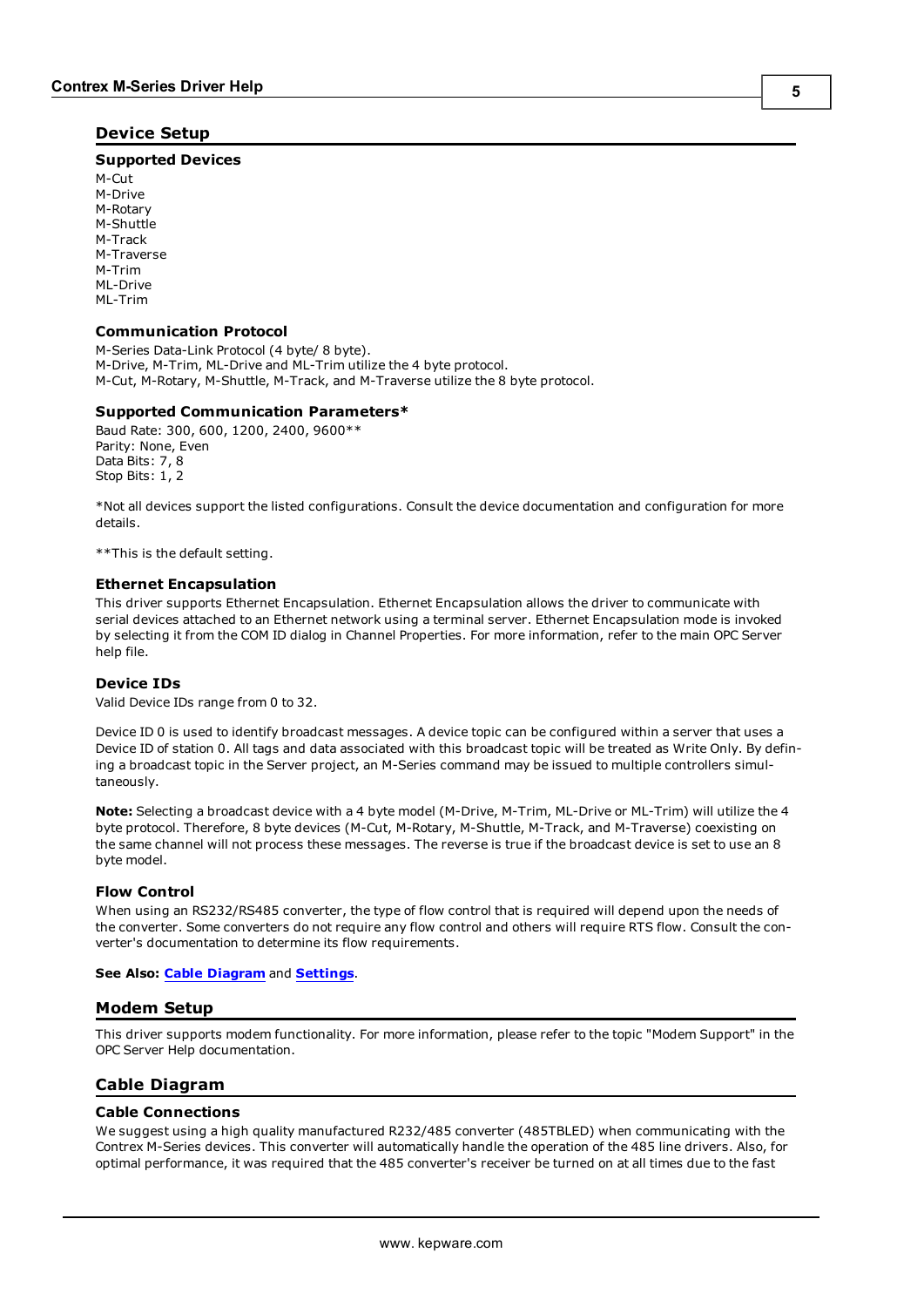turn around of the M-Series devices. Some converters refer to this as **Echo On**. In order for the driver to deal with echo on, set the Echo On parameter described above.

The following diagram illustrates an RS-232 to RS-485 cable diagram using this converter. The RS-232 to RS-422 converter can be used with the four-wire connection of the M-TRIM and others. When using an RS-422 connection, make sure the Echo On setting is disabled.



### <span id="page-5-0"></span>**Settings**

#### **Precision**

Set the default Floating point precision to use when writing Float data to the M-Series devices. This default setting can be overridden on a per tag basis by appending a dot-precision number. For example, CP20 -> append precision 1 -> CP20.1.

The driver will force all Float data written to the controllers to conform to these precision settings. For example, CP20.2 and Float data 25.5125 is sent as 25.51. It is possible that some parameter locations will reject a precision. Consult the device documentation on parameter/precision.

**Note:** For many of the M-Series devices such as the ML-Drive, only two parameters allow for precision, while all other parameters have fixed decimal notation. Set the master precision to 0. The two parameters CP20 and CP21 that allow precision can be set using the dot-precision notation.

#### **Echo On**

If the RS232/485 converter's receiver is always on set this parameter. This selection should be disabled when using an RS-422 converter. For more information, refer to **[Cable](#page-4-2) [Diagram](#page-4-2)**.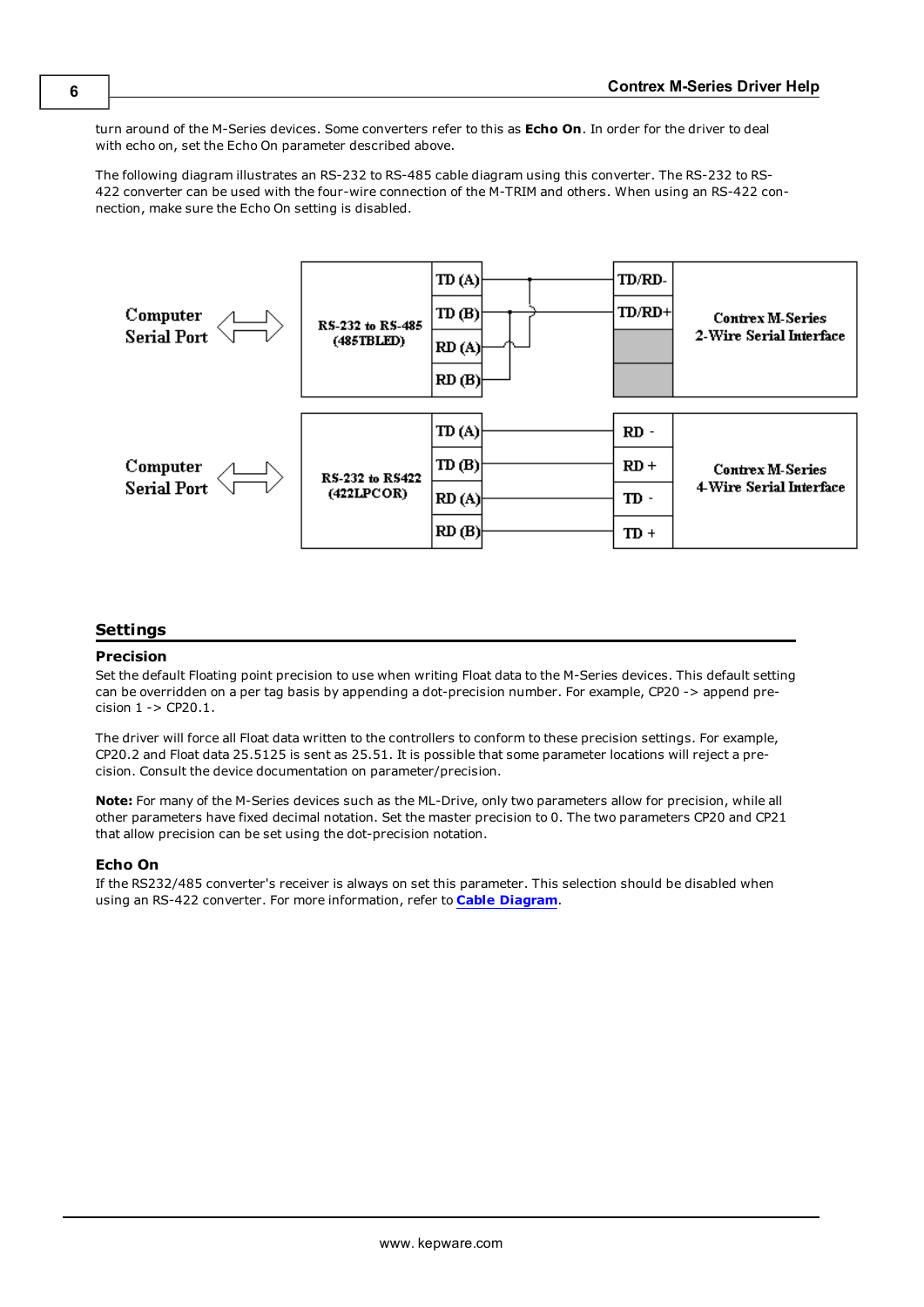# <span id="page-6-0"></span>**Data Types Description**

<span id="page-6-4"></span><span id="page-6-3"></span><span id="page-6-2"></span><span id="page-6-1"></span>

| Data Type     | <b>Description</b>                                                                                                                                                                                                                      |
|---------------|-----------------------------------------------------------------------------------------------------------------------------------------------------------------------------------------------------------------------------------------|
| Boolean       | Single bit                                                                                                                                                                                                                              |
| Word          | Unsigned 16 bit value                                                                                                                                                                                                                   |
|               | bit 0 is the low bit                                                                                                                                                                                                                    |
|               | bit 15 is the high bit                                                                                                                                                                                                                  |
| Short         | Signed 16 bit value                                                                                                                                                                                                                     |
|               | bit 0 is the low bit                                                                                                                                                                                                                    |
|               | bit 14 is the high bit                                                                                                                                                                                                                  |
|               | bit 15 is the sign bit                                                                                                                                                                                                                  |
| <b>DWord</b>  | Unsigned 32 bit value                                                                                                                                                                                                                   |
|               | bit 0 is the low bit                                                                                                                                                                                                                    |
|               | bit 31 is the high bit                                                                                                                                                                                                                  |
| DWord Example | If register 40001 is specified as a DWord, bit 0 of register 40001<br>would be bit 0 of the 32 bit data type and bit 15 of register 40002                                                                                               |
|               | would be bit 31 of the 32 bit data type. The reverse is true when this<br>is not selected.                                                                                                                                              |
| Long          | Signed 32 bit value                                                                                                                                                                                                                     |
|               | bit 0 is the low bit                                                                                                                                                                                                                    |
|               | bit 30 is the high bit                                                                                                                                                                                                                  |
|               | bit 31 is the sign bit                                                                                                                                                                                                                  |
| Long Example  | If register 40001 is specified as a long, bit 0 of register 40001 would<br>be bit 0 of the 32 bit data type and bit 15 of register 40002 would be<br>bit 31 of the 32 bit data type. The reverse is true when this is not<br>selected.  |
| Float         | 32 bit Floating point value                                                                                                                                                                                                             |
|               | The driver interprets two consecutive registers as a floating-point<br>value by making the first register the low word and the second reg-<br>ister the high word.                                                                      |
| Float Example | If register 40001 is specified as a float, bit 0 of register 40001 would<br>be bit 0 of the 32 bit data type and bit 15 of register 40002 would be<br>bit 31 of the 32 bit data type. The reverse is true when this is not<br>selected. |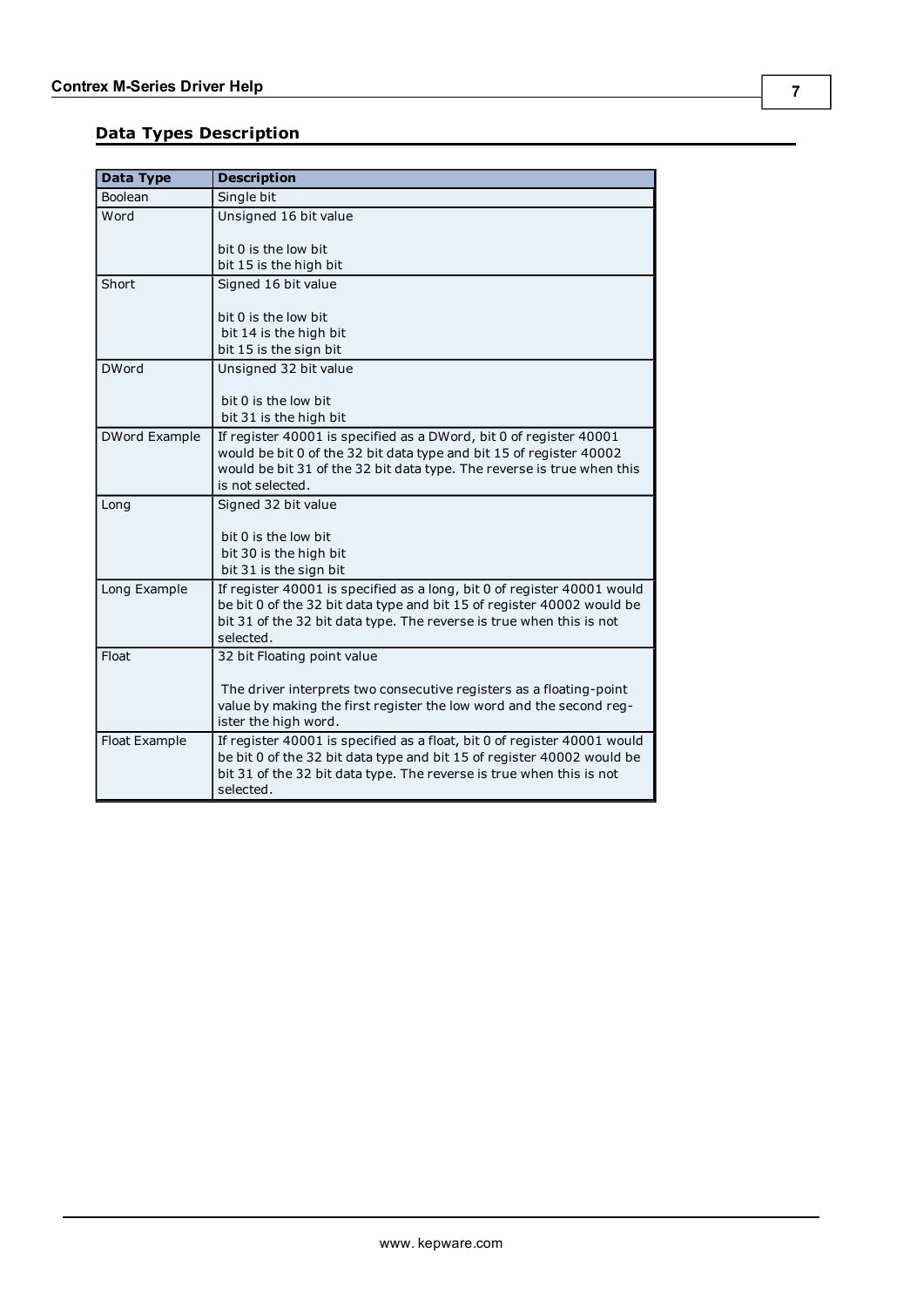# <span id="page-7-0"></span>**Address Descriptions**

Address specifications vary depending on the model in use. Select a link from the following list to obtain specific address information for the model of interest.

**[M-Cut](#page-7-1) [M-Drive](#page-7-2) [M-Rotary](#page-8-0) [M-Shuttle](#page-9-0) [M-Track](#page-9-1) [M-Traverse](#page-10-0) [M-Trim](#page-10-1) [ML-Drive](#page-11-0) [ML-Trim](#page-11-1)**

**Note:** The actual number of available addresses depends on the Contrex M-Series device in use. Refer to the device documentation for address ranges.

## <span id="page-7-1"></span>**M-Cut Addressing**

The following addresses are valid. The default data types for dynamically defined tags are shown in **bold**.

| <b>Memory</b>       | <b>Syntax</b> | Data Type           | <b>Access</b> |
|---------------------|---------------|---------------------|---------------|
| l Monitor Variables | MV00-MV99     | Long, DWord, Float  | Read Only     |
| Control Parameters  | CP00-CP99     | Long, DWord, Float* | Read/Write    |
| l Control Commands  | CCO.Code      | <b>Boolean</b>      | Write Only    |

\*If a Float address has a bit appended (0 to 5 allowed), this will represent the Floating precision on any writes to the device.

**Note:** For more information on Floating point precision, refer to **[Device](#page-5-0) [Settings](#page-5-0)**.

\*\*Valid Code: To execute these commands, write to the address as shown below.

| Code | <b>Description</b>    |
|------|-----------------------|
| 01   | <b>Stop</b>           |
| 02   | Halt                  |
| 03   | <b>Batch Reset</b>    |
| 04   | <b>Resume Move</b>    |
| 05   | Move                  |
| 06   | Home Return           |
| 07   | <b>Back Step</b>      |
| 08   | Home To Index         |
| 09   | Home Set              |
| 10   | Jog Start             |
| 11   | Jog Stop              |
| 12   | <b>Forward Select</b> |
| 13   | Reverse Select        |
| 14   | Profile 1 Select      |
| 15   | Profile 2 Select      |
| 16   | Profile 3 Select      |
| 17   | Profile 4 Select      |

For more information on these command control codes, consult the device documentation.

#### **Examples**

1. To send the **Stop** command to the controller, use the syntax CC0.1 and write to the address.

<span id="page-7-2"></span>2. To initiate a **Home Return**, use the syntax CC0.6 and write to the address.

#### **M-Drive Addressing**

The following addresses are valid. The default data types for dynamically defined tags are shown in **bold**.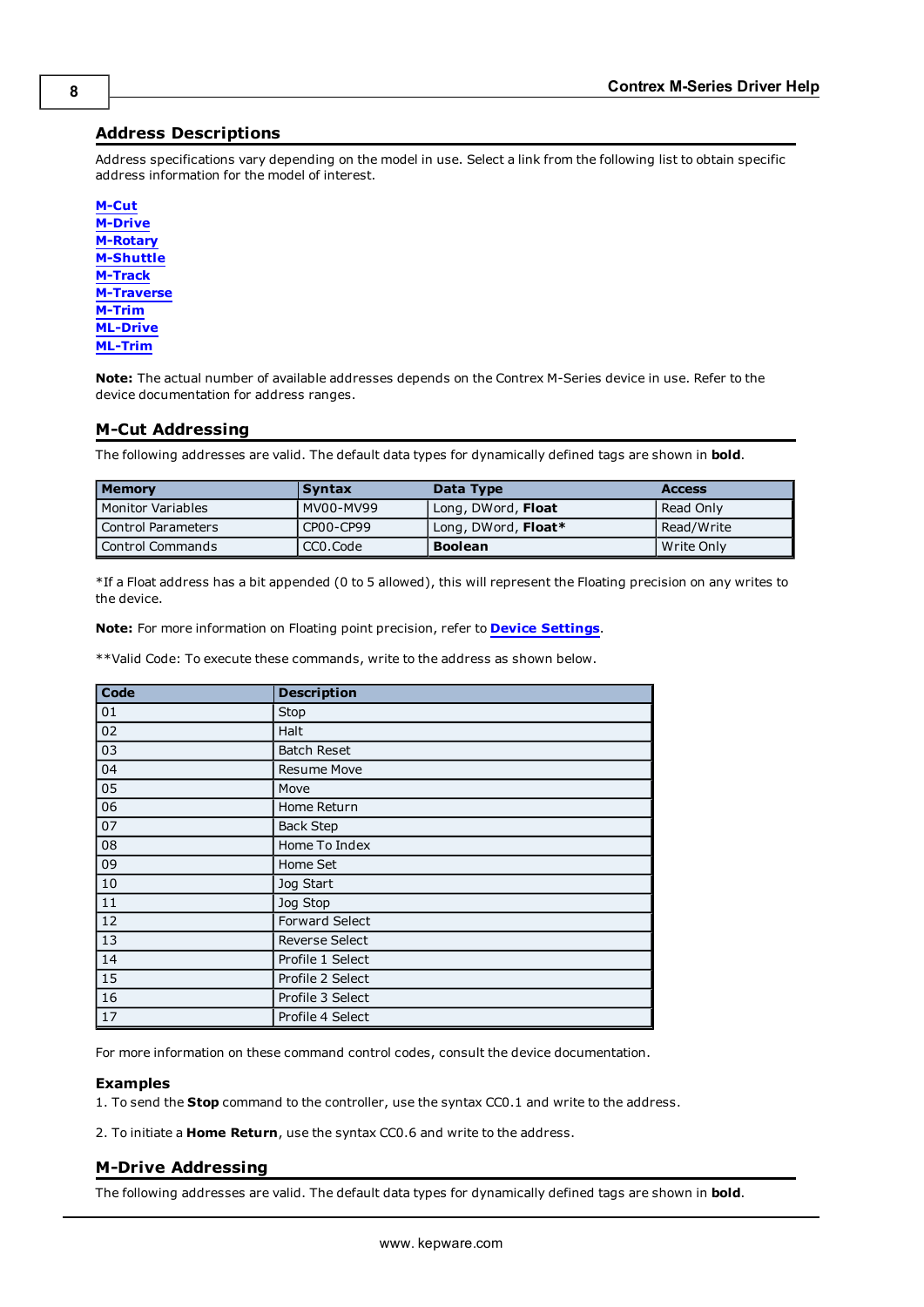| <b>Memory</b>            | <b>Syntax</b> | Data Type           | <b>Access</b> |
|--------------------------|---------------|---------------------|---------------|
| <b>Monitor Variables</b> | MV00-MV99     | Short, Word, Float  | Read Only     |
| Control Parameters       | CP00-CP99     | Short, Word, Float* | Read/Write    |
| Control Commands         | CCO.Code      | <b>Boolean</b>      | l Write Only  |

\*If a Float address has a bit appended (0 to 5 allowed), this will represent the Floating precision on any writes to the device.

**Note:** For more information on Floating point precision, refer to **[Device](#page-5-0) [Settings](#page-5-0)**.

\*\*Valid Code: To execute these commands, write to the address as shown below.

| Code | <b>Description</b>                 |
|------|------------------------------------|
| 01   | Fast Stop                          |
| 02   | Ramp Stop                          |
| 03   | <b>Run</b>                         |
| 04   | <b>Enable Primary Mode</b>         |
| 05   | <b>Enable Secondary Mode</b>       |
| 08   | <b>Enable Closed Loop</b>          |
| 09   | Enable Open Loop                   |
| 10   | <b>Enable Primary Setpoint 1</b>   |
| 11   | <b>Enable Primary Setpoint 2</b>   |
| 12   | Enable Secondary Setpoint 3        |
| 13   | <b>Enable Secondary Setpoint 4</b> |
| 14   | Ramp Disable                       |
| 15   | Ramp Enable                        |

For more information on these command control codes, consult the device documentation.

#### **Examples**

1. To send the **Fast Stop** command to the controller, use the syntax CC0.1 and write to the address.

<span id="page-8-0"></span>2. To initiate a **Ramp Disable**, use the syntax CC0.14 and write to the address.

#### **M-Rotary Addressing**

The following addresses are valid. The default data types for dynamically defined tags are shown in **bold**.

| <b>Memory</b>       | <b>Syntax</b> | Data Type           | <b>Access</b> |
|---------------------|---------------|---------------------|---------------|
| l Monitor Variables | MV00-MV99     | Long, DWord, Float  | Read Only     |
| Control Parameters  | CP00-CP99     | Long, DWord, Float* | Read/Write    |
| l Control Commands  | CCO.Code      | <b>Boolean</b>      | Write Only    |

\*If a Float address has a bit appended (0 to 5 allowed), this will represent the Floating precision on any writes to the device.

**Note:** For more information on Floating point precision, refer to **[Device](#page-5-0) [Settings](#page-5-0)**.

\*\*Valid Code: To execute these commands, write to the address as shown below.

| <b>Code</b>     | <b>Description</b>    |
|-----------------|-----------------------|
| 01              | <b>Fast Stop</b>      |
| 02              | Ramp Stop             |
| $\sqrt{03}$     | Run                   |
| $\overline{06}$ | <b>Batch Initiate</b> |

For more information on these command control codes, consult the device documentation.

#### **Examples**

1. To send the **Fast Stop** command to the controller, use the syntax CC0.1 and write to the address.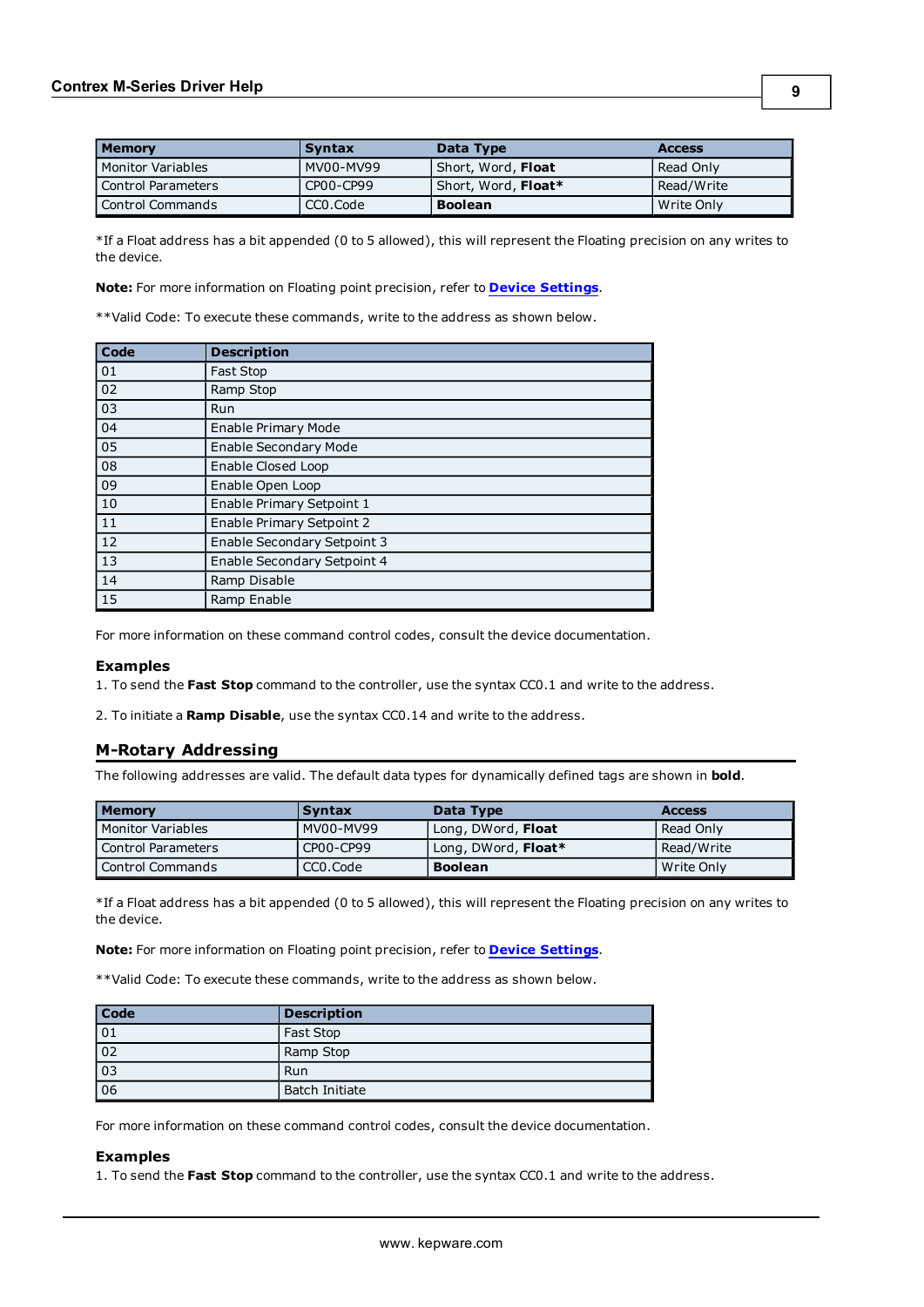<span id="page-9-0"></span>2. To initiate a **Batch Initiate**, use the syntax CC0.6 and write to the address.

### **M-Shuttle Addressing**

The following addresses are valid. The default data types for dynamically defined tags are shown in **bold**.

| <b>Memory</b>      | <b>Syntax</b> | Data Type           | <b>Access</b> |
|--------------------|---------------|---------------------|---------------|
| Monitor Variables  | MV00-MV99     | Long, DWord, Float  | l Read Only   |
| Control Parameters | CP00-CP99     | Long, DWord, Float* | Read/Write    |
| Control Commands   | CCO.Code      | <b>Boolean</b>      | l Write Only  |

\*If a Float address has a bit appended (0 to 5 allowed), this will represent the Floating precision on any writes to the device.

**Note:** For more information on Floating point precision, refer to **[Device](#page-5-0) [Settings](#page-5-0)**.

\*\*Valid Code: To execute these commands, write to the address as shown below.

| Code | <b>Description</b> |
|------|--------------------|
| 01   | Fast Stop          |
| 03   | Run                |
| 04   | Home Return        |
| 05   | Home Seek          |
| 06   | Home Set           |
| 07   | <b>Batch Reset</b> |
| 08   | Setpoint Select 1  |
| 09   | Setpoint Select 2  |
| 10   | Setpoint Select 3  |
| 11   | Setpoint Select 4  |

For more information on these command control codes, consult the device documentation.

#### **Examples**

1. To send the **Fast Stop** command to the controller, use the syntax CC0.1 and write to the address.

<span id="page-9-1"></span>2. To initiate a **Home Return**, use the syntax CC0.4 and write to the address.

# **M-Track Addressing**

The following addresses are valid. The default data types for dynamically defined tags are shown in **bold**.

| <b>Memory</b>        | <b>Syntax</b> | Data Type           | <b>Access</b> |
|----------------------|---------------|---------------------|---------------|
| l Monitor Variables  | MV00-MV99     | Long, DWord, Float  | l Read Only   |
| l Control Parameters | CP00-CP99     | Long, DWord, Float* | Read/Write    |
| l Control Commands   | CCO.Code      | <b>Boolean</b>      | l Write Only  |

\*If a Float address has a bit appended (0 to 5 allowed), this will represent the Floating precision on any writes to the device.

**Note:** For more information on Floating point precision, refer to **[Device](#page-5-0) [Settings](#page-5-0)**.

\*\*Valid Code: To execute these commands, write to the address as shown below.

| <b>Code</b>                        | <b>Description</b>          |
|------------------------------------|-----------------------------|
| 01                                 | Fast Stop                   |
| $\overline{02}$                    | Ramp Stop                   |
| $\boxed{03}$                       | Run                         |
| $\overline{04}$                    | <b>Enable Master Mode</b>   |
| $\overline{\overline{\smash{05}}}$ | <b>Enable Follower Mode</b> |
| $\overline{06}$                    | <b>Batch Initiate</b>       |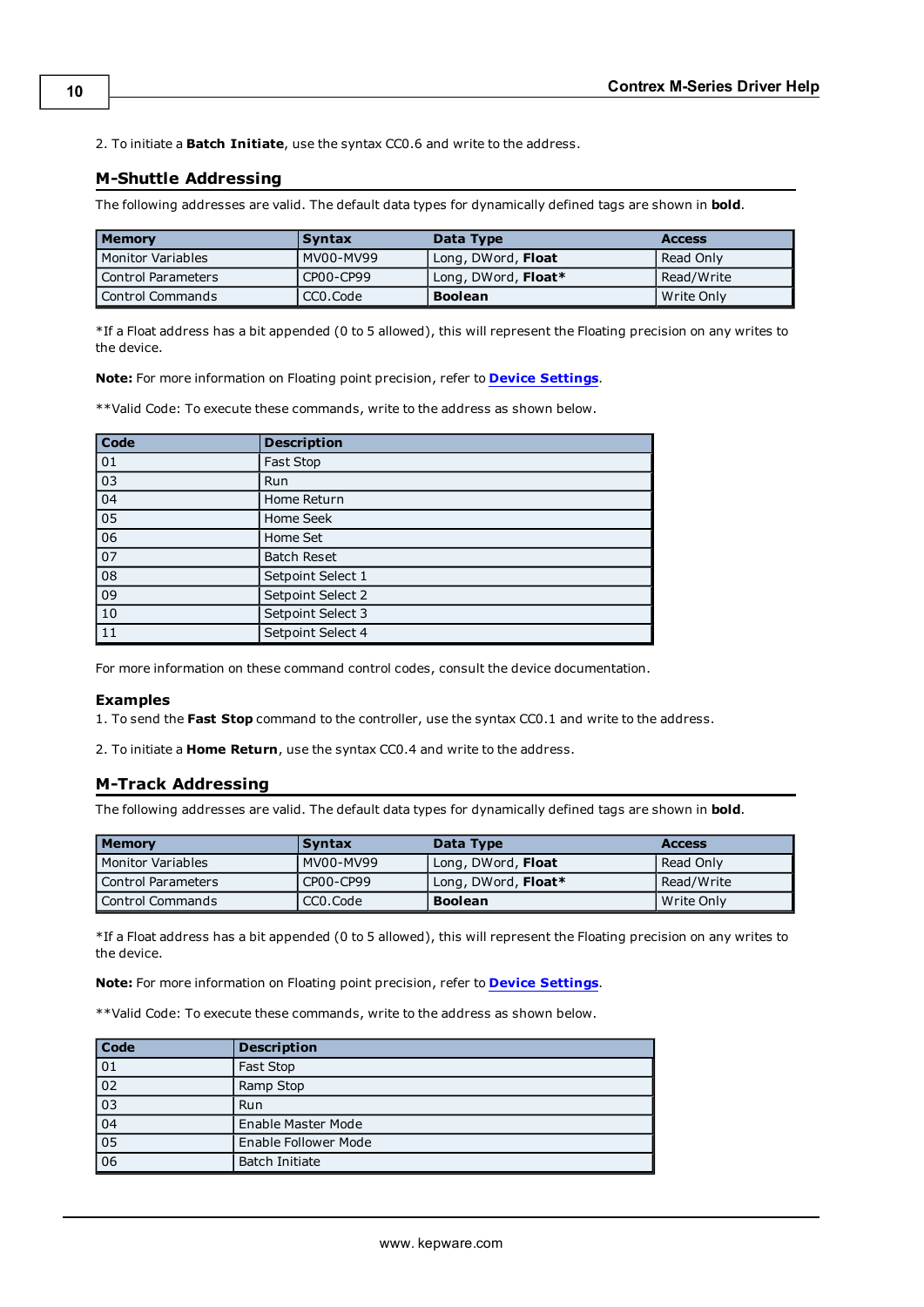#### **Examples**

1. To send the **Fast Stop** command to the controller, use the syntax CC0.1 and write to the address.

<span id="page-10-0"></span>2. To initiate a **Batch Initiate**, use the syntax CC0.6 and write to the address.

#### **M-Traverse Addressing**

The following addresses are valid. The default data types for dynamically defined tags are shown in **bold**.

| <b>Memory</b>      | <b>Syntax</b> | Data Type           | <b>Access</b> |
|--------------------|---------------|---------------------|---------------|
| Monitor Variables  | MV00-MV99     | Long, DWord, Float  | Read Only     |
| Control Parameters | CP00-CP99     | Long, DWord, Float* | Read/Write    |
| Control Commands   | CCO.Code      | <b>Boolean</b>      | Write Only    |

\*If a Float address has a bit appended (0 to 5 allowed), this will represent the Floating precision on any writes to the device.

**Note:** For more information on Floating point precision, refer to **[Device](#page-5-0) [Settings](#page-5-0)**.

\*\*Valid Code: To execute these commands, write to the address as shown below.

| Code | <b>Description</b> |
|------|--------------------|
| 01   | Fast Stop          |
| 03   | Run                |
| 04   | Home Return        |
| 05   | Home Seek          |
| 06   | Home Set           |
| 07   | <b>Batch Reset</b> |
| 08   | Setpoint Select 1  |
| 09   | Setpoint Select 2  |
| 10   | Setpoint Select 3  |
| 11   | Setpoint Select 4  |

For more information on these command control codes, consult the device documentation.

#### **Examples**

1. To send the **Fast Stop** command to the controller, use the syntax CC0.1 and write to the address.

<span id="page-10-1"></span>2. To initiate a **Home Return**, use the syntax CC0.4 and write to the address.

#### **M-Trim Addressing**

The following addresses are valid. The default data types for dynamically defined tags are shown in **bold**.

| <b>Memory</b>      | <b>Syntax</b> | Data Type           | <b>Access</b> |
|--------------------|---------------|---------------------|---------------|
| Monitor Variables  | MV00-MV99     | Short, Word, Float  | l Read Only   |
| Control Parameters | CP00-CP99     | Short, Word, Float* | Read/Write    |
| Control Commands   | CCO.Code      | <b>Boolean</b>      | l Write Only  |

\*If a Float address has a bit appended (0 to 5 allowed), this will represent the Floating precision on any writes to the device.

**Note:** For more information on Floating point precision, refer to **[Device](#page-5-0) [Settings](#page-5-0)**.

\*\*Valid Code: To execute these commands, write to the address as shown below.

| Code            | <b>Description</b> |
|-----------------|--------------------|
| $\boxed{01}$    | Fast Stop          |
| 02              | Ramp Stop          |
| $\overline{03}$ | Run                |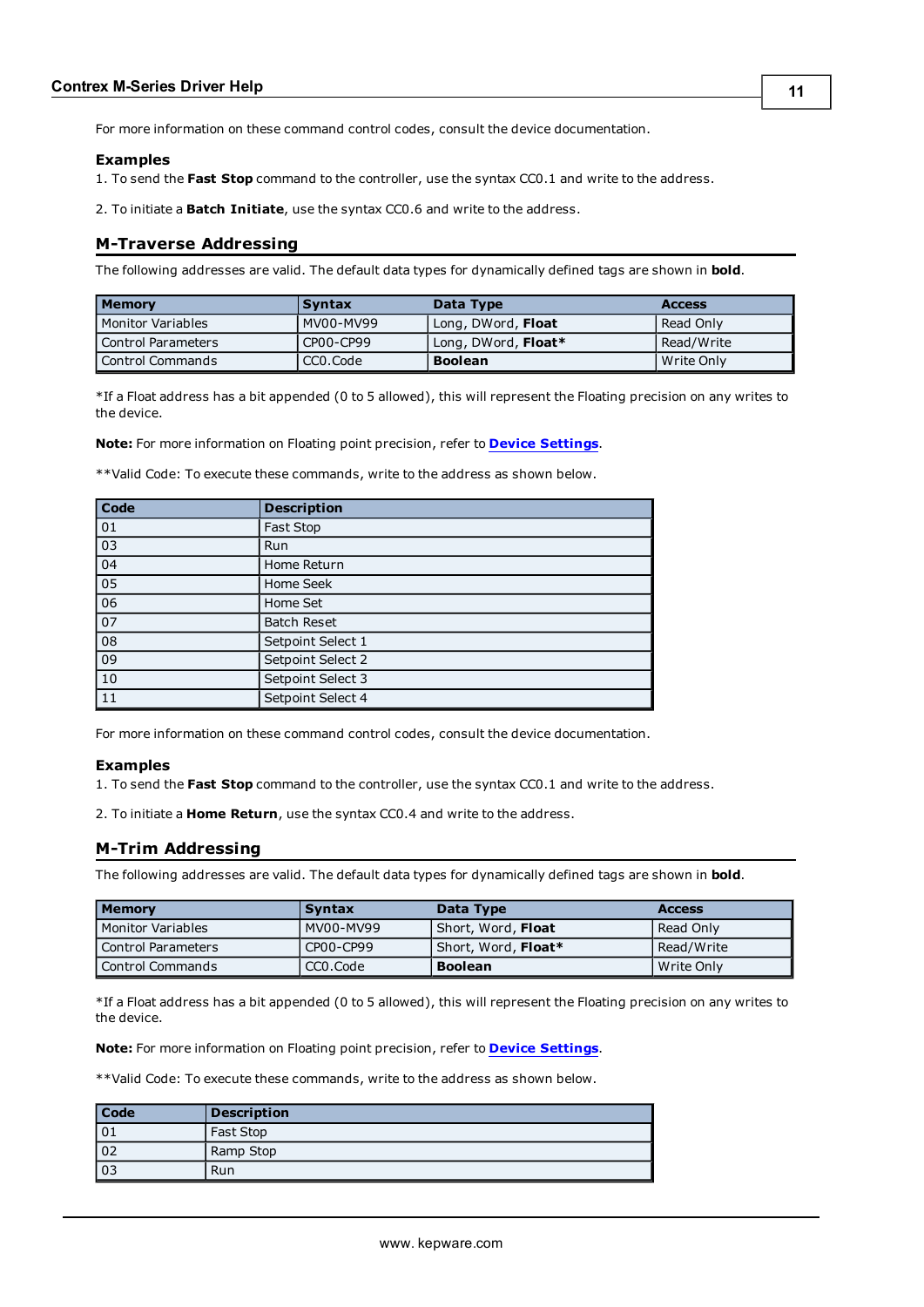| $\boxed{04}$    | <b>Enable Primary Mode</b>         |
|-----------------|------------------------------------|
| $\overline{05}$ | <b>Enable Secondary Mode</b>       |
| 06              | Forward                            |
| $\overline{07}$ | Reverse                            |
| $\overline{08}$ | Enable Closed Loop                 |
| $\overline{09}$ | Enable Open Loop                   |
| $\boxed{10}$    | Enable Primary Setpoint 1          |
| $\overline{11}$ | <b>Enable Primary Setpoint 2</b>   |
| $\overline{12}$ | <b>Enable Secondary Setpoint 3</b> |
| $\overline{13}$ | Enable Secondary Setpoint 4        |
| $\boxed{14}$    | Ramp Disable                       |
| $\overline{15}$ | Ramp Enable                        |

For more information on these command control codes, consult the device documentation.

#### **Examples**

1. To send the **Fast Stop** command to the controller, use the syntax CC0.1 and write to the address.

<span id="page-11-0"></span>2. To initiate a **Ramp Disable**, use the syntax CC0.14 and write to the address.

### **ML-Drive Addressing**

The following addresses are valid. The default data types for dynamically defined tags are shown in **bold**.

| <b>Memory</b>      | <b>Syntax</b> | Data Type           | <b>Access</b> |
|--------------------|---------------|---------------------|---------------|
| Monitor Variables  | MV00-MV99     | Short, Word, Float  | Read Only     |
| Control Parameters | CP00-CP99     | Short, Word, Float* | Read/Write    |
| Control Commands   | CCO.Code      | <b>Boolean</b>      | Write Only    |

\*If a Float address has a bit appended (0 to 5 allowed), this will represent the Floating precision on any writes to the device.

**Note:** For more information on Floating point precision, refer to **[Device](#page-5-0) [Settings](#page-5-0)**.

\*\*Valid Code: To execute these commands, write to the address as shown below.

| Code            | <b>Description</b>        |
|-----------------|---------------------------|
| 01              | Fast Stop                 |
| 02              | Ramp Stop                 |
| $ 03\rangle$    | <b>Run</b>                |
| 04              | <b>Enable Master Mode</b> |
| 05              | Enable Follower Mode      |
| 10              | Enable Setpoint 1         |
| 11              | Enable Setpoint 2         |
| $\overline{12}$ | Enable Setpoint 3         |
| 13              | Enable Setpoint 4         |

For more information on these command control codes, consult the device documentation.

#### **Examples**

1. To send the **Fast Stop** command to the controller, use the syntax CC0.1 and write to the address.

<span id="page-11-1"></span>2. To initiate a **Ramp Stop**, use the syntax CC0.2 and write to the address.

#### **ML-Trim Addressing**

The following addresses are valid. The default data types for dynamically defined tags are shown in **bold**.

| <b>Memory</b>     | <b>Syntax</b> | Data Type          | <b>Access</b> |
|-------------------|---------------|--------------------|---------------|
| Monitor Variables | MV00-MV99     | Short, Word, Float | Read Only     |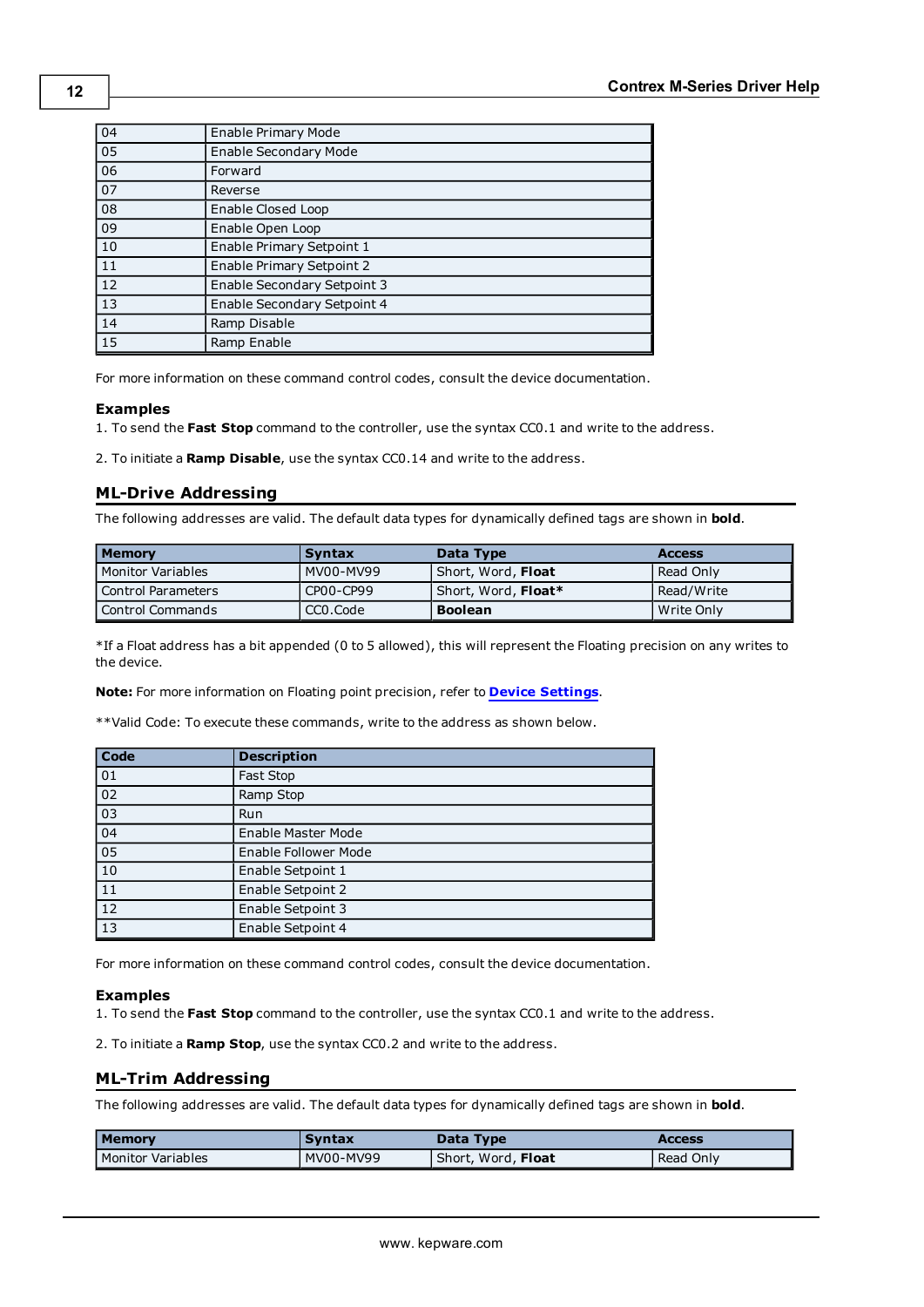| <b>Control Parameters</b> | CP00-CP99 | Short, Word, Float* | Read/Write |
|---------------------------|-----------|---------------------|------------|
| Control Commands          | CCO Code  | <b>Boolean</b>      | Write Only |

\*If a Float address has a bit appended (0 to 5 allowed), this will represent the Floating precision on any writes to the device.

**Note:** For more information on Floating point precision, refer to **[Device](#page-5-0) [Settings](#page-5-0)**.

\*\*Valid Code: To execute these commands, write to the address as shown below.

| Code            | <b>Description</b>          |
|-----------------|-----------------------------|
| 01              | Fast Stop                   |
| 02              | Ramp Stop                   |
| $\overline{03}$ | Run                         |
| 04              | <b>Enable Master Mode</b>   |
| 05              | <b>Enable Follower Mode</b> |
| $\overline{10}$ | Enable Setpoint 1           |
| $\overline{11}$ | Enable Setpoint 2           |
| 12              | Enable Setpoint 3           |
| $\overline{13}$ | Enable Setpoint 4           |

For more information on these command control codes, consult the device documentation.

#### **Examples**

1. To send the **Fast Stop** command to the controller, use the syntax CC0.1 and write to the address.

2. To initiate a **Ramp Stop**, use the suntax CC0.2 and write to the address.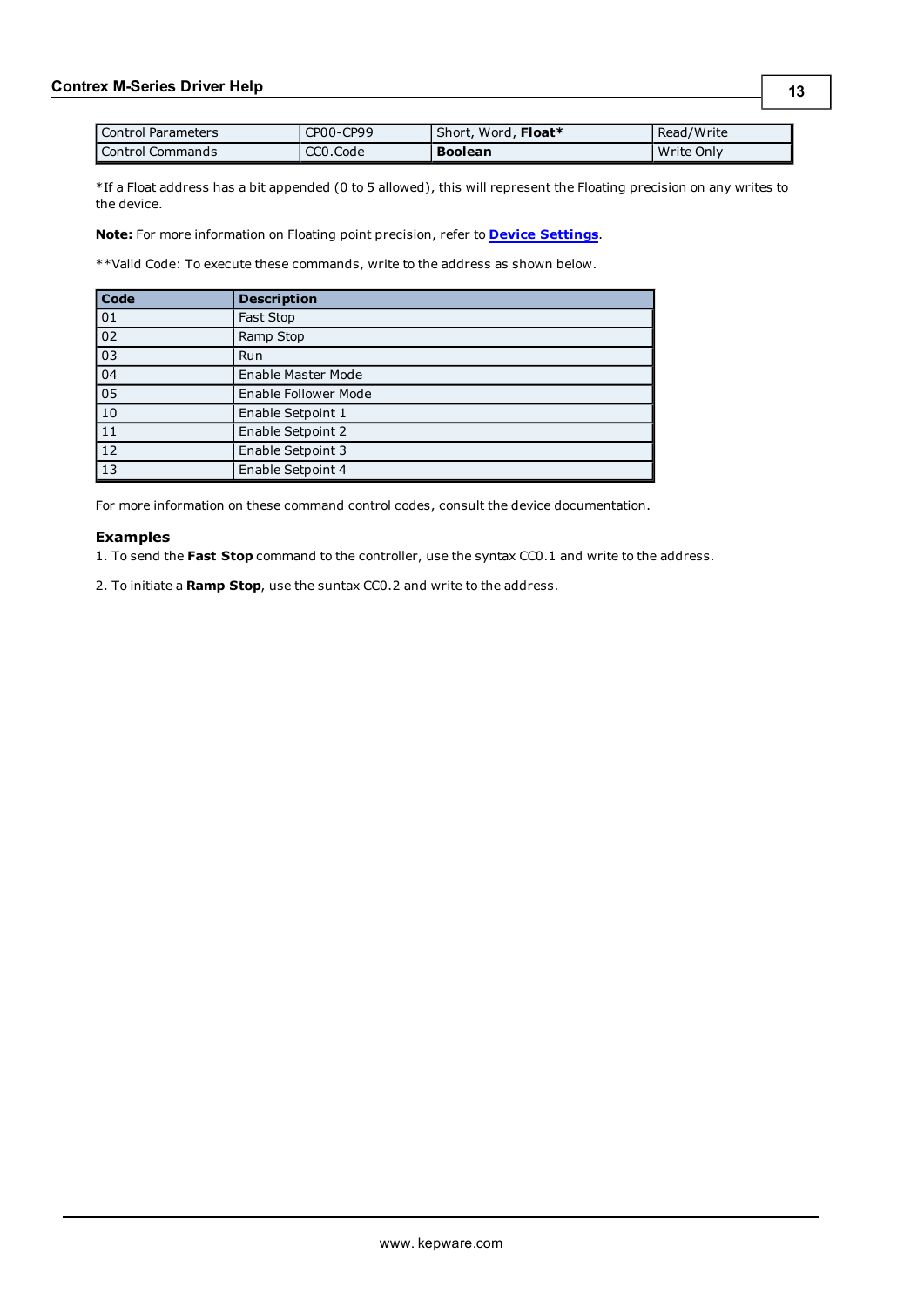## <span id="page-13-0"></span>**Error Descriptions**

The following error/warning messages may be generated. Click on the link for a description of the message.

#### **Address Validation**

**[Missing](#page-13-2) [address](#page-13-2) [Device](#page-13-3) [address](#page-13-3) ['<address>'](#page-13-3) [contains](#page-13-3) [a](#page-13-3) [syntax](#page-13-3) [error](#page-13-3) [Address](#page-14-0) ['<address>'](#page-14-0) [is](#page-14-0) [out](#page-14-0) [of](#page-14-0) [range](#page-14-0) [for](#page-14-0) [the](#page-14-0) [specified](#page-14-0) [device](#page-14-0) [or](#page-14-0) [register](#page-14-0) [Device](#page-14-1) [address](#page-14-1) ['<address>'](#page-14-1)** [is](#page-14-1) [not](#page-14-1) [supported](#page-14-1) [by](#page-14-1) [model](#page-14-1) ['<model](#page-14-1) [name>'](#page-14-1) **[Data](#page-14-2) [Type](#page-14-2) ['<type>'](#page-14-2) [is](#page-14-2) [not](#page-14-2) [valid](#page-14-2) [for](#page-14-2) [device](#page-14-2) [address](#page-14-2) ['<address>'](#page-14-2) [Device](#page-14-3) [address](#page-14-3) ['<address>'](#page-14-3) [is](#page-14-3) [Read](#page-14-3) [Only](#page-14-3)**

#### **Serial Communications**

**[COMn](#page-14-5) [does](#page-14-5) [not](#page-14-5) [exist](#page-14-5) [Error](#page-15-0) [opening](#page-15-0) [COMn](#page-15-0) [COMn](#page-15-1) [is](#page-15-1) [in](#page-15-1) [use](#page-15-1) [by](#page-15-1) [another](#page-15-1) [application](#page-15-1) [Unable](#page-15-2) [to](#page-15-2) [set](#page-15-2) [comm](#page-15-2) [parameters](#page-15-2) [on](#page-15-2) [COMn](#page-15-2) [Communications](#page-15-3) [error](#page-15-3) [on](#page-15-3) ['<channel](#page-15-3) [name>'](#page-15-3) [\[<error](#page-15-3) [mask>\]](#page-15-3)**

#### **Device Status Messages**

**[Device](#page-16-0) ['<device](#page-16-0) [name>'](#page-16-0) [is](#page-16-0) [not](#page-16-0) [responding](#page-16-0)**

#### **Device Specific Messages**

**[Unable](#page-16-2) [to](#page-16-2) [write](#page-16-2) [to](#page-16-2) ['<address>'](#page-16-2) [on](#page-16-2) [device](#page-16-2) ['<device](#page-16-2) [name>.'](#page-16-2) [Contrex](#page-16-2) [Error](#page-16-2) [\(<error](#page-16-2) [code>\)](#page-16-2) [<error](#page-16-2) [description>](#page-16-2) [Deactivating](#page-16-3) [Tag](#page-16-3) ['<address>'](#page-16-3) [on](#page-16-3) [device](#page-16-3) ['<device](#page-16-3) [name>.'](#page-16-3) [Contrex](#page-16-3) [Error](#page-16-3) [\(<error](#page-16-3) [code>\)](#page-16-3) [<error](#page-16-3) [description>](#page-16-3)**

### <span id="page-13-1"></span>**Address Validation**

The following error/warning messages may be generated. Click on the link for a description of the message.

#### **Address Validation**

**[Missing](#page-13-2) [address](#page-13-2) [Device](#page-13-3) [address](#page-13-3) ['<address>'](#page-13-3) [contains](#page-13-3) [a](#page-13-3) [syntax](#page-13-3) [error](#page-13-3) [Address](#page-14-0) ['<address>'](#page-14-0) [is](#page-14-0) [out](#page-14-0) [of](#page-14-0) [range](#page-14-0) [for](#page-14-0) [the](#page-14-0) [specified](#page-14-0) [device](#page-14-0) [or](#page-14-0) [register](#page-14-0) [Device](#page-14-1) [address](#page-14-1) ['<address>'](#page-14-1) [is](#page-14-1) [not](#page-14-1) [supported](#page-14-1) [by](#page-14-1) [model](#page-14-1) ['<model](#page-14-1) [name>'](#page-14-1) [Data](#page-14-2) [Type](#page-14-2) ['<type>'](#page-14-2) [is](#page-14-2) [not](#page-14-2) [valid](#page-14-2) [for](#page-14-2) [device](#page-14-2) [address](#page-14-2) ['<address>'](#page-14-2) [Device](#page-14-3) [address](#page-14-3) ['<address>'](#page-14-3) [is](#page-14-3) [Read](#page-14-3) [Only](#page-14-3)** 

#### <span id="page-13-2"></span>**Missing address**

**Error Type:** Warning

#### **Possible Cause:**

A tag address that has been specified dynamically has no length.

#### **Solution:**

<span id="page-13-3"></span>Re-enter the address in the client application.

#### Device address '<address>' contains a syntax error

#### **Error Type:** Warning

#### **Possible Cause:**

A tag address that has been specified dynamically contains one or more invalid characters.

#### **Solution:**

Re-enter the address in the client application.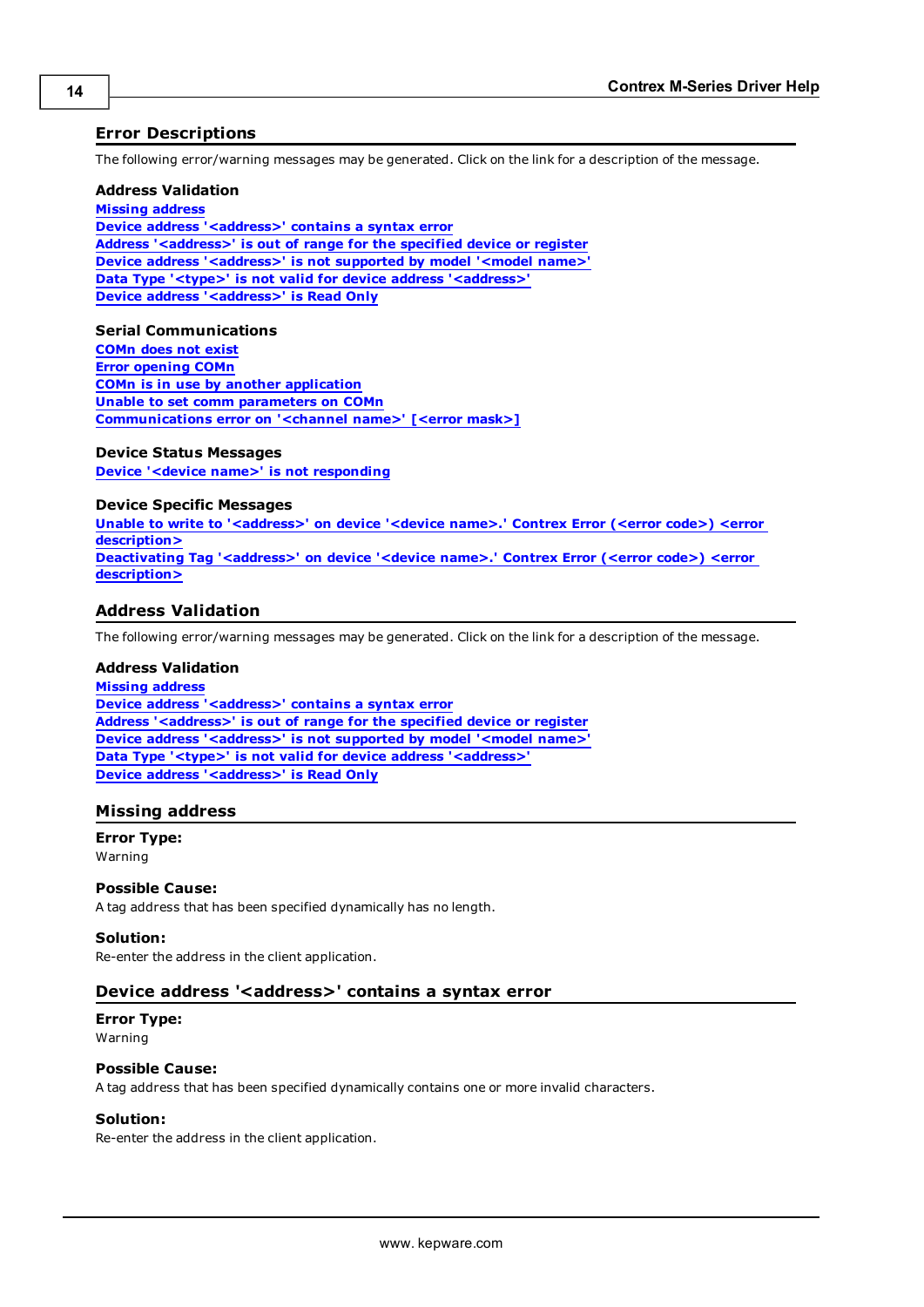# <span id="page-14-0"></span>Address '<address>' is out of range for the specified device or register

**Error Type:**

Warning

# **Possible Cause:**

A tag address that has been specified dynamically references a location that is beyond the range of supported locations for the device.

#### **Solution:**

<span id="page-14-1"></span>Verify the address is correct; if it is not, re-enter it in the client application.

### Device address '<address>' is not supported by model '<model name>'

#### **Error Type:**

Warning

#### **Possible Cause:**

A tag address that has been specified dynamically references a location that is valid for the communications protocol but not supported by the target device.

#### **Solution:**

Verify the address is correct; if it is not, re-enter it in the client application. Also verify that the selected model name for the device is correct.

### <span id="page-14-2"></span>Data Type '<type>' is not valid for device address '<address>'

**Error Type:**

Warning

#### **Possible Cause:**

A tag address that has been specified dynamically has been assigned an invalid data type.

#### **Solution:**

<span id="page-14-3"></span>Modify the requested data type in the client application.

### Device address '<address>' is Read Only

#### **Error Type:**

Warning

#### **Possible Cause:**

A tag address that has been specified dynamically has a requested access mode that is not compatible with what the device supports for that address.

#### **Solution:**

<span id="page-14-4"></span>Change the access mode in the client application.

### **Serial Communications**

The following error/warning messages may be generated. Click on the link for a description of the message.

#### **Serial Communications**

**[COMn](#page-14-5) [does](#page-14-5) [not](#page-14-5) [exist](#page-14-5) [Error](#page-15-0) [opening](#page-15-0) [COMn](#page-15-0) [COMn](#page-15-1) [is](#page-15-1) [in](#page-15-1) [use](#page-15-1) [by](#page-15-1) [another](#page-15-1) [application](#page-15-1) [Unable](#page-15-2) [to](#page-15-2) [set](#page-15-2) [comm](#page-15-2) [parameters](#page-15-2) [on](#page-15-2) [COMn](#page-15-2) [Communications](#page-15-3) [error](#page-15-3) [on](#page-15-3) ['<channel](#page-15-3) [name>'](#page-15-3) [\[<error](#page-15-3) [mask>\]](#page-15-3)**

#### <span id="page-14-5"></span>**COMn does not exist**

**Error Type:** Fatal

**Possible Cause:**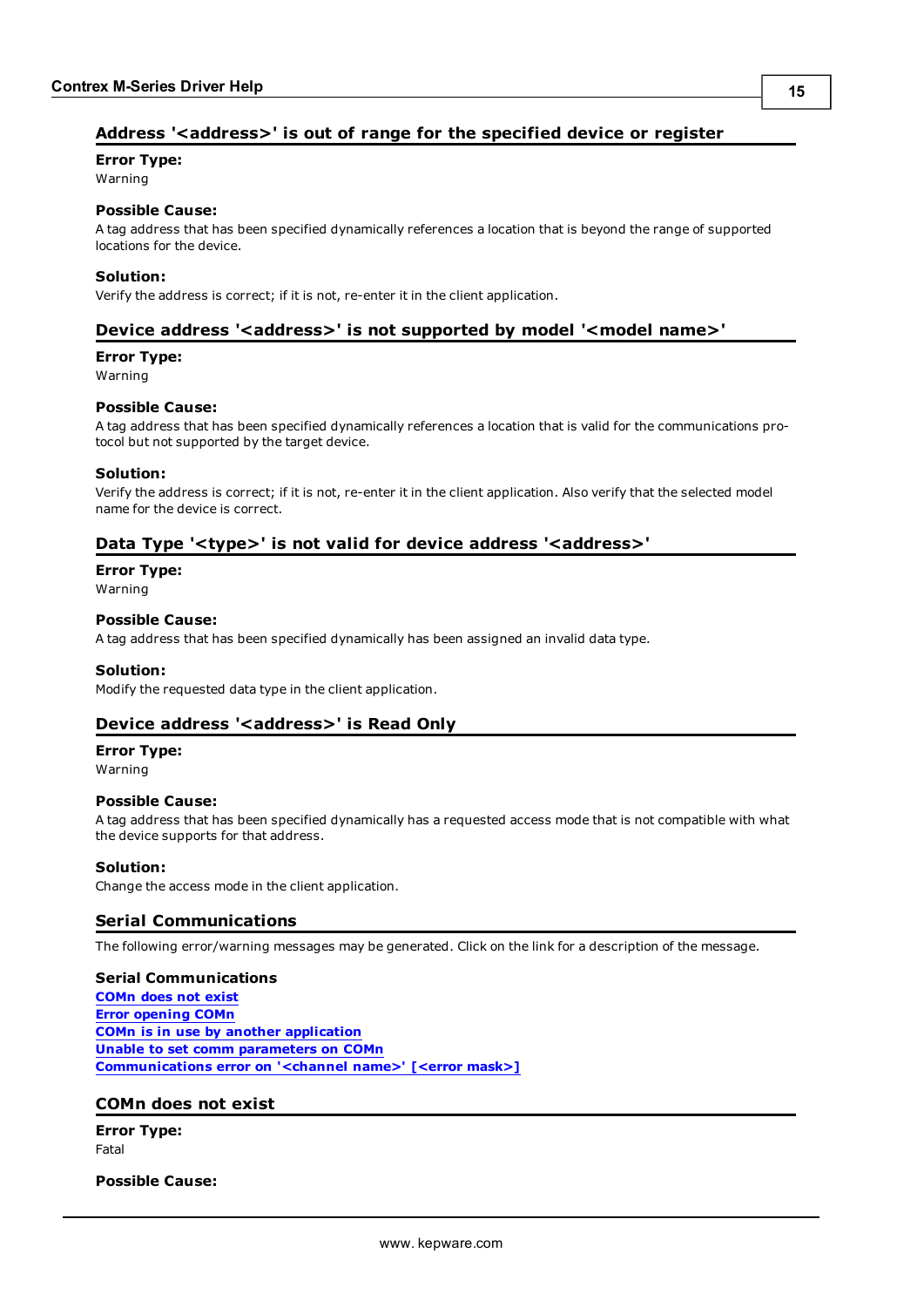The specified COM port is not present on the target computer.

#### **Solution:**

<span id="page-15-0"></span>Verify that the proper COM port has been selected.

#### **Error opening COMn**

### **Error Type:**

Fatal

#### **Possible Cause:**

The specified COM port could not be opened due to an internal hardware or software problem on the target computer.

#### **Solution:**

<span id="page-15-1"></span>Verify that the COM port is functional and may be accessed by other Windows applications.

#### **COMn is in use by another application**

#### **Error Type:**

Fatal

#### **Possible Cause:**

The serial port assigned to a device is being used by another application.

#### **Solution:**

Verify that the correct port has been assigned to the channel. Also verify that only one copy of the current project is running.

#### <span id="page-15-2"></span>**Unable to set comm parameters on COMn**

# **Error Type:**

Fatal

#### **Possible Cause:**

The serial parameters for the specified COM port are not valid.

#### **Solution:**

<span id="page-15-3"></span>Verify the serial parameters and make any necessary changes.

#### **Communications error on '<channel name>' [<error mask>]**

## **Error Type:**

Serious

#### **Error Mask Definitions:**

- <span id="page-15-5"></span>**B**= Hardware break detected.
- **F**= Framing error.
- <span id="page-15-6"></span>**E**= I/O error.
- **O**= Character buffer overrun.
- <span id="page-15-7"></span>**R**= RX buffer overrun.
- **P**= Received byte parity error.
- **T**= TX buffer full.

## **Possible Cause:**

- 1. The serial connection between the device and the host PC is bad.
- 2. The communications parameters for the serial connection are incorrect.

## **Solution:**

- 1. Verify the cabling between the PC and the device.
- <span id="page-15-4"></span>2. Verify that the specified communications parameters match those of the device.

# **Device Status Messages**

The following error/warning messages may be generated. Click on the link for a description of the message.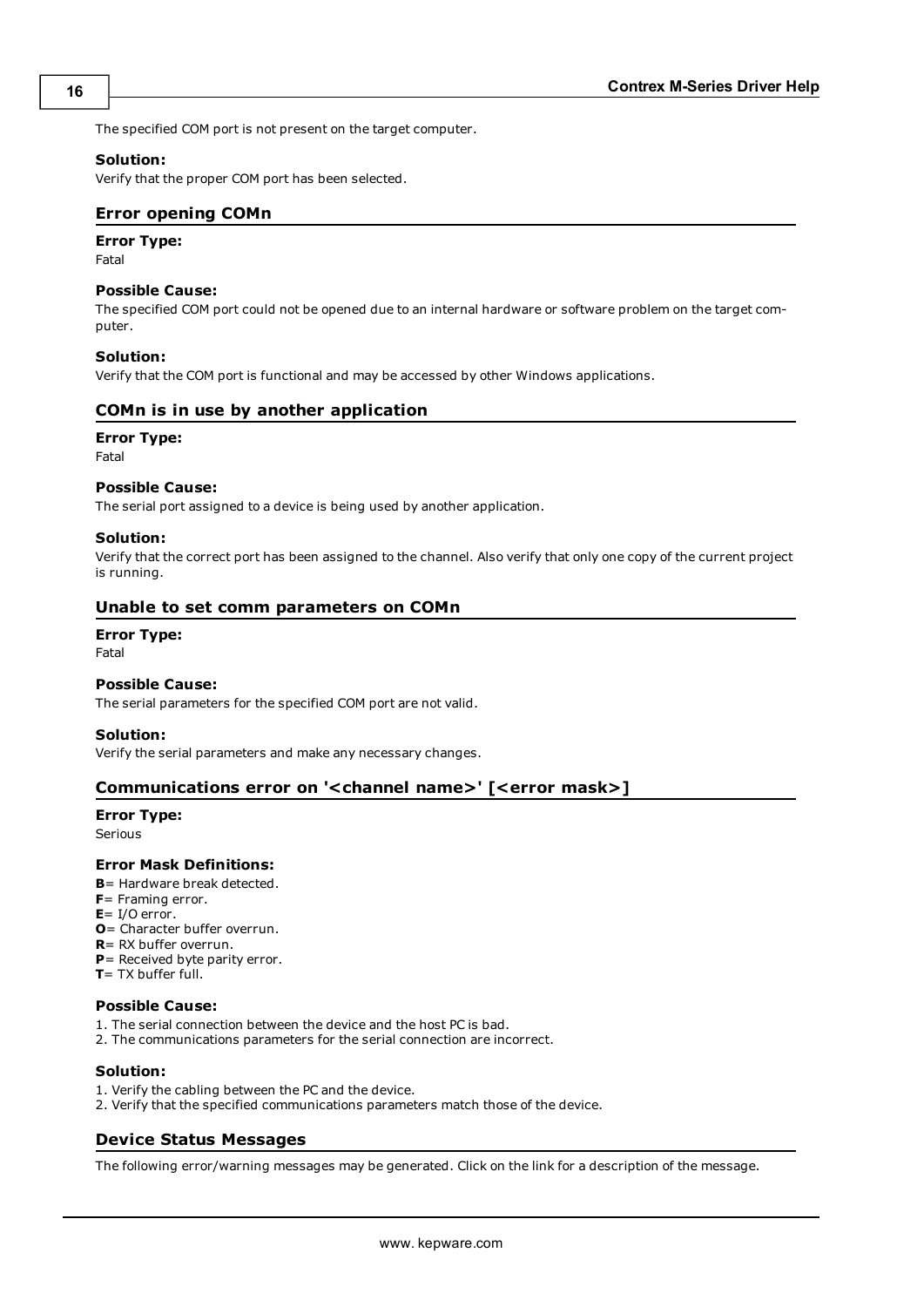#### **Device Status Messages**

<span id="page-16-0"></span>**[Device](#page-16-0) ['<device](#page-16-0) [name>'](#page-16-0) [is](#page-16-0) [not](#page-16-0) [responding](#page-16-0)**

#### **Device '<device name>' is not responding**

#### **Error Type:**

Serious

### **Possible Cause:**

1. The serial connection between the device and the host PC is broken.

- 2. The communications parameters for the serial connection or incorrect.
- 3. The named device may have been assigned an incorrect Network ID.

4. The response from the device took longer to receive than the amount of time specified in the "Request Timeout" device setting.

#### **Solution:**

- 1. Verify the cabling between the PC and the device.
- 2. Verify that the specified communications parameters match those of the device.
- 3. Verify that the Network ID given to the named device matches that of the actual device.
- <span id="page-16-1"></span>4. Increase the Request Timeout setting so that the entire response can be handled.

#### **Device Specific Messages**

The following error/warning messages may be generated. Click on the link for a description of the message.

#### **Device Specific Messages**

**[Unable](#page-16-2) [to](#page-16-2) [write](#page-16-2) [to](#page-16-2) ['<address>'](#page-16-2) [on](#page-16-2) [device](#page-16-2) ['<device](#page-16-2) [name>.'](#page-16-2) [Contrex](#page-16-2) [Error](#page-16-2) [\(<error](#page-16-2) [code>\)](#page-16-2) [<error](#page-16-2) [description>](#page-16-2) [Deactivating](#page-16-3) [Tag](#page-16-3) ['<address>'](#page-16-3) [on](#page-16-3) [device](#page-16-3) ['<device](#page-16-3) [name>.'](#page-16-3) [Contrex](#page-16-3) [Error](#page-16-3) [\(<error](#page-16-3) [code>\)](#page-16-3) [<error](#page-16-3)**

**[description>](#page-16-3)**

# <span id="page-16-2"></span>Unable to write to '<address>' on device '<device name>.' Contrex Error **(<error code>) <error description>**

#### **Error Type:**

Serious

#### **Possible Cause:**

- 1. The serial connection between the device and the host PC is broken.
- 2. The communications parameters for the serial connection are incorrect.
- 3. The named device may have been assigned an incorrect Network ID.
- 4. The address that is being written to is invalid or the data is out of range.

#### **Solution:**

- 1. Verify the cabling between the PC and the device.
- 2. Verify the specified communications parameters match those of the device.
- 3. Verify that the Network ID given to the named device matches that of the actual device.

4. Verify that the address is valid in the controller. Use the Contrex Error Description to determine the cause of the error.

#### **See Also:**

<span id="page-16-3"></span>**[Error](#page-13-0) [Descriptions](#page-13-0)**

# **Deactivating Tag '<address>' on device '<device name>.' Contrex Error (<error code>) <error description>**

#### **Error Type:**

Serious

#### **Possible Cause:**

An attempt has been made to reference a nonexistent location in the specified device. The driver will deactivate the tag.

#### **Solution:**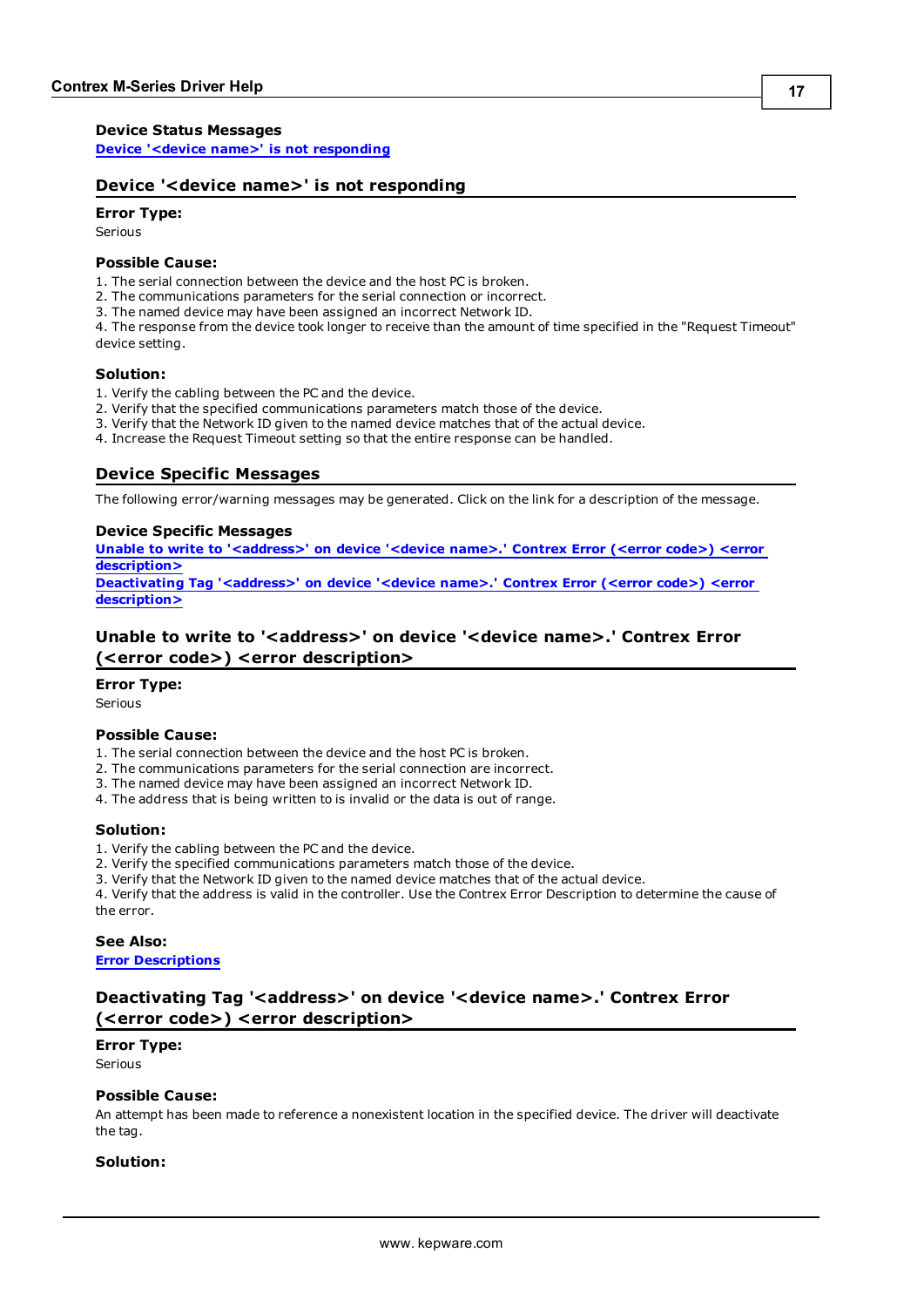Verify the tags assigned to addresses in the specified range on the device and eliminate ones that reference invalid locations. Use the Contrex Error Description that was returned to the driver to determine the cause of the error.

**See Also: [Error](#page-13-0) [Descriptions](#page-13-0)**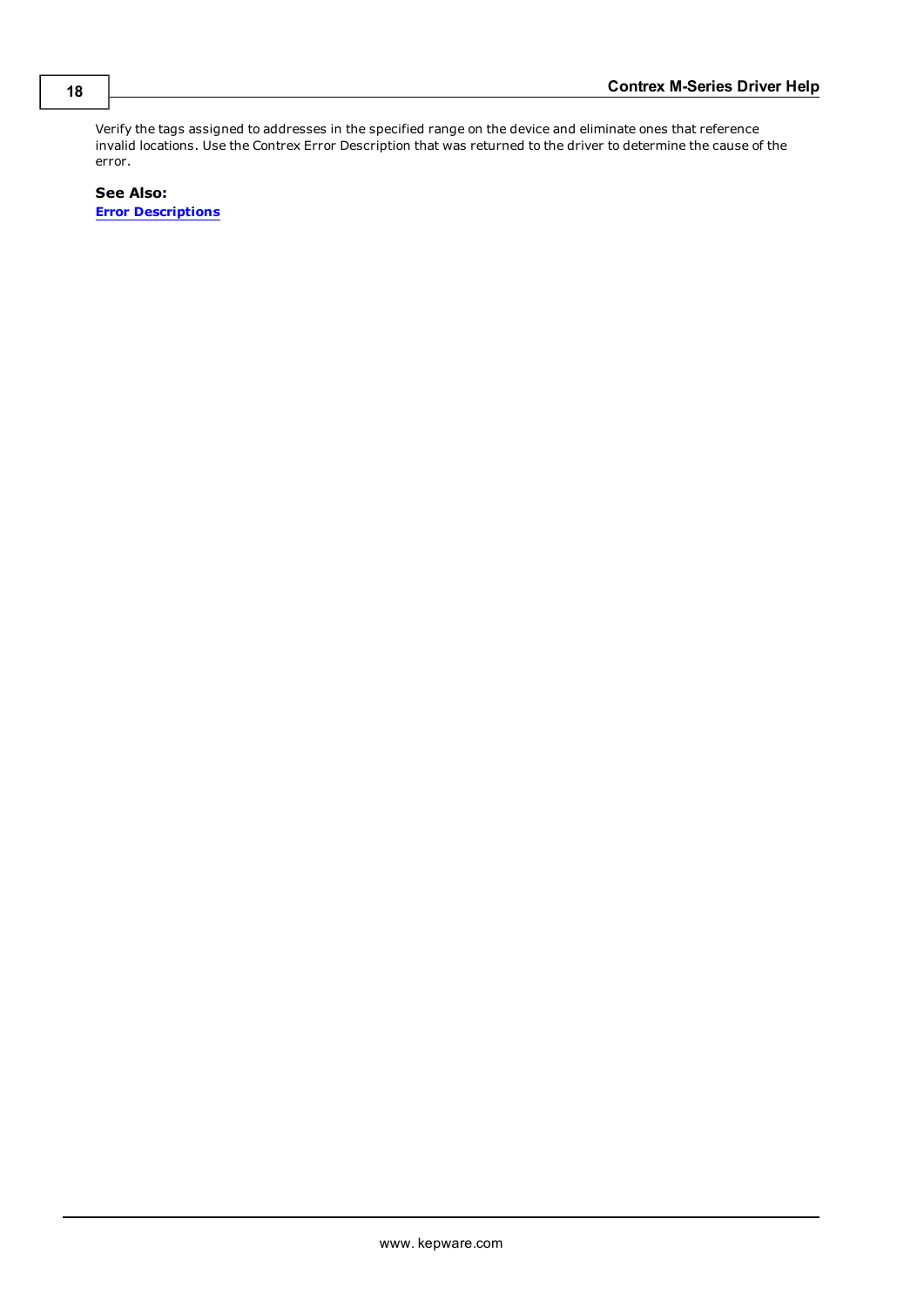# <span id="page-18-0"></span>**Index**

# **A**

# **B**

# **C**

# **D**

| Deactivating Tag ' <address>' on device '<device name="">.' Contrex Error (<error code="">) 17</error></device></address> |  |
|---------------------------------------------------------------------------------------------------------------------------|--|
|                                                                                                                           |  |
|                                                                                                                           |  |
| Device address ' <address>' is not supported by model '<model name="">' 15</model></address>                              |  |
|                                                                                                                           |  |
|                                                                                                                           |  |
|                                                                                                                           |  |
|                                                                                                                           |  |
|                                                                                                                           |  |
|                                                                                                                           |  |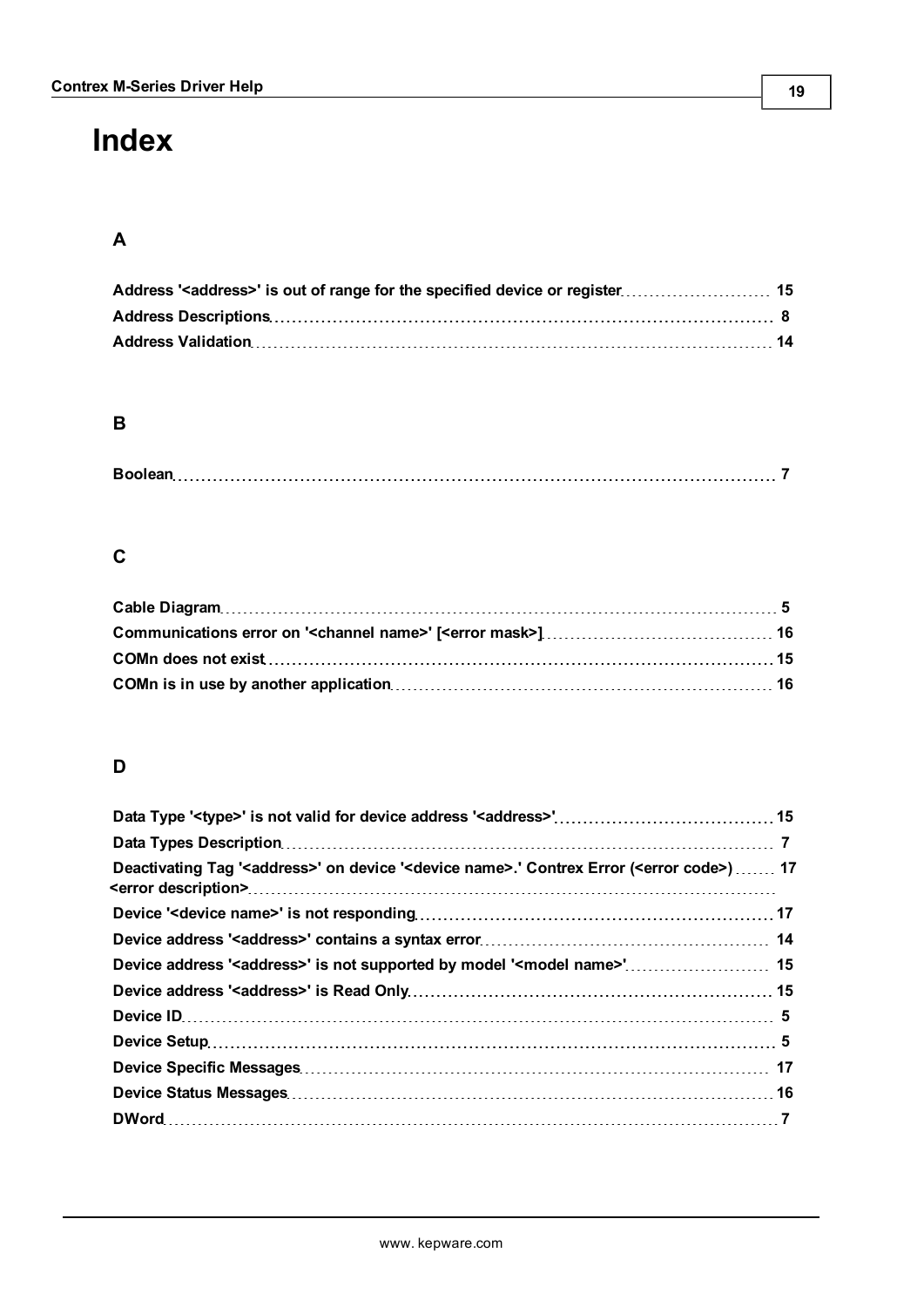# **E**

# **F**

# **L**

# **M**

# **N**

|--|--|